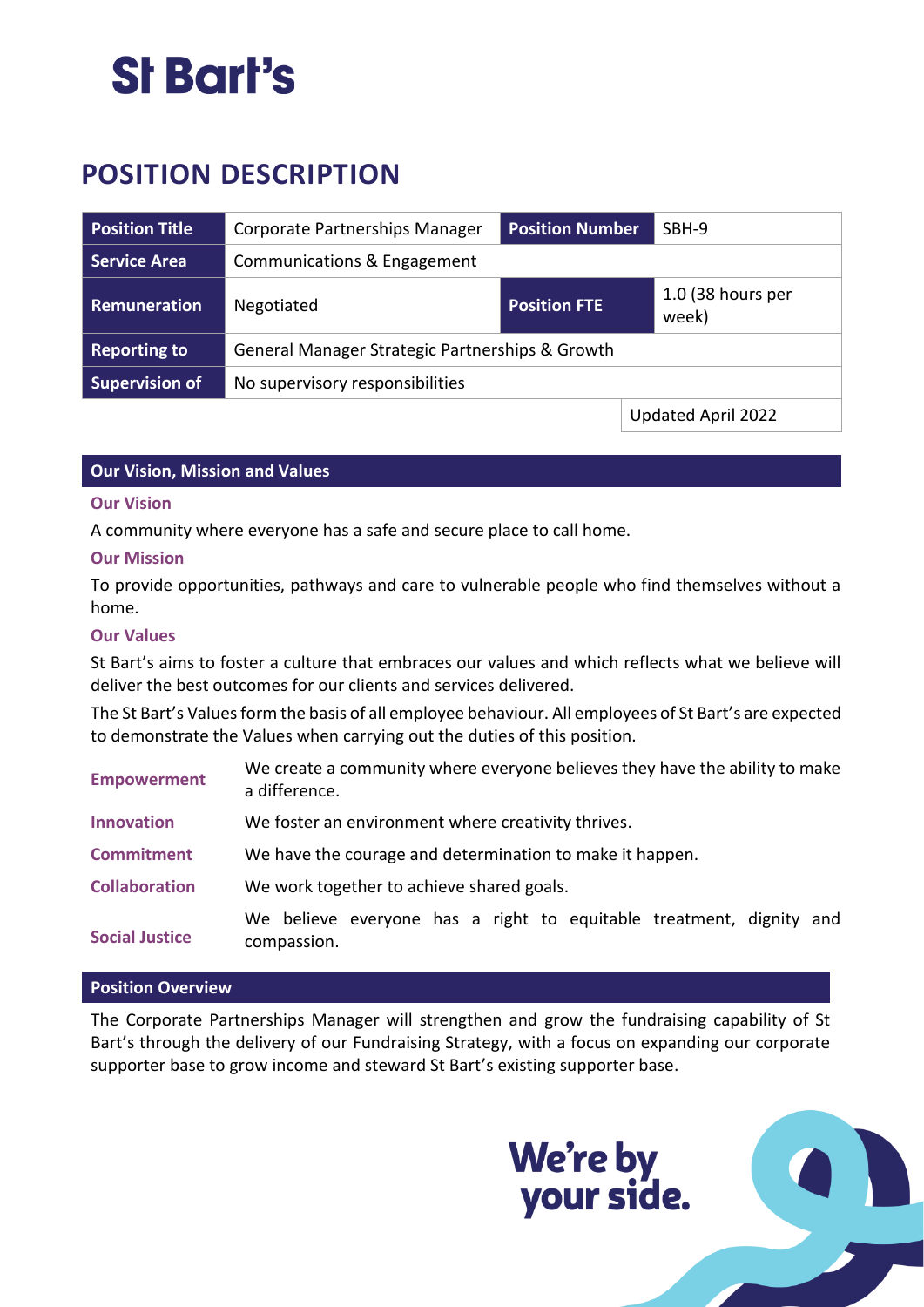# St Bart's

### **Key Responsibilities**

- Implement, monitor, and report on the St Bart's Fundraising Strategy to maximise growth and revenue
- Identify and convert prospective partnership and donor opportunities, through cultivating and utilising existing networks
- Engage and retain corporate partners with large scale corporate organisations, sponsors and individual donors to secure grants, major gifts and bequests
- Develop and implement strategically aligned fundraising initiatives to secure funding and ensure revenue growth
- Increase the bequest opportunity of St Barts through identifying and cultivating prospects, strategize approaches and opportunities and develop all required bequest processes, systems and materials
- Identify and secure potential grant funding, through preparing grant applications and managing the annual grants scheduling calendar
- Research major gift prospects, plan all cultivation, approaches, and stewardships for major gifts
- Prepare and implement all fundraising materials for appeals and campaigns of St Bart's and all associated policies, procedures and processes
- Develop and present compelling cases that engage stakeholders and garner support for St Bart's programs and projects
- Develop and nurture long term and credible relationships with stakeholders on behalf of St Bart's to maximise opportunity and value add
- Work closely with the Communications & Engagement Team to produce high impact, brand aligned communications and marketing collateral to support the fundraising strategy
- Ensure compliance with the ACNC Regulations, Australian Taxation Office requirements and other charitable licencing requirements with respect to data collection and recordkeeping

### **Additional Objectives for all St Bart's employees**

- Ensure personal health and safety at work and that of others complying with all Occupational Health and Safety requirements and as directed by St Barts.
- Participate in the St Barts Immunisation Program in line with specific position requirements, including any applicable pre-employment and/or ongoing immunisation as determined by St Barts.
- Understand, comply with, and adhere to the St Barts Code of Conduct, all other policies, procedures and work practices, and complete all necessary OneVault requirements within set timeframes.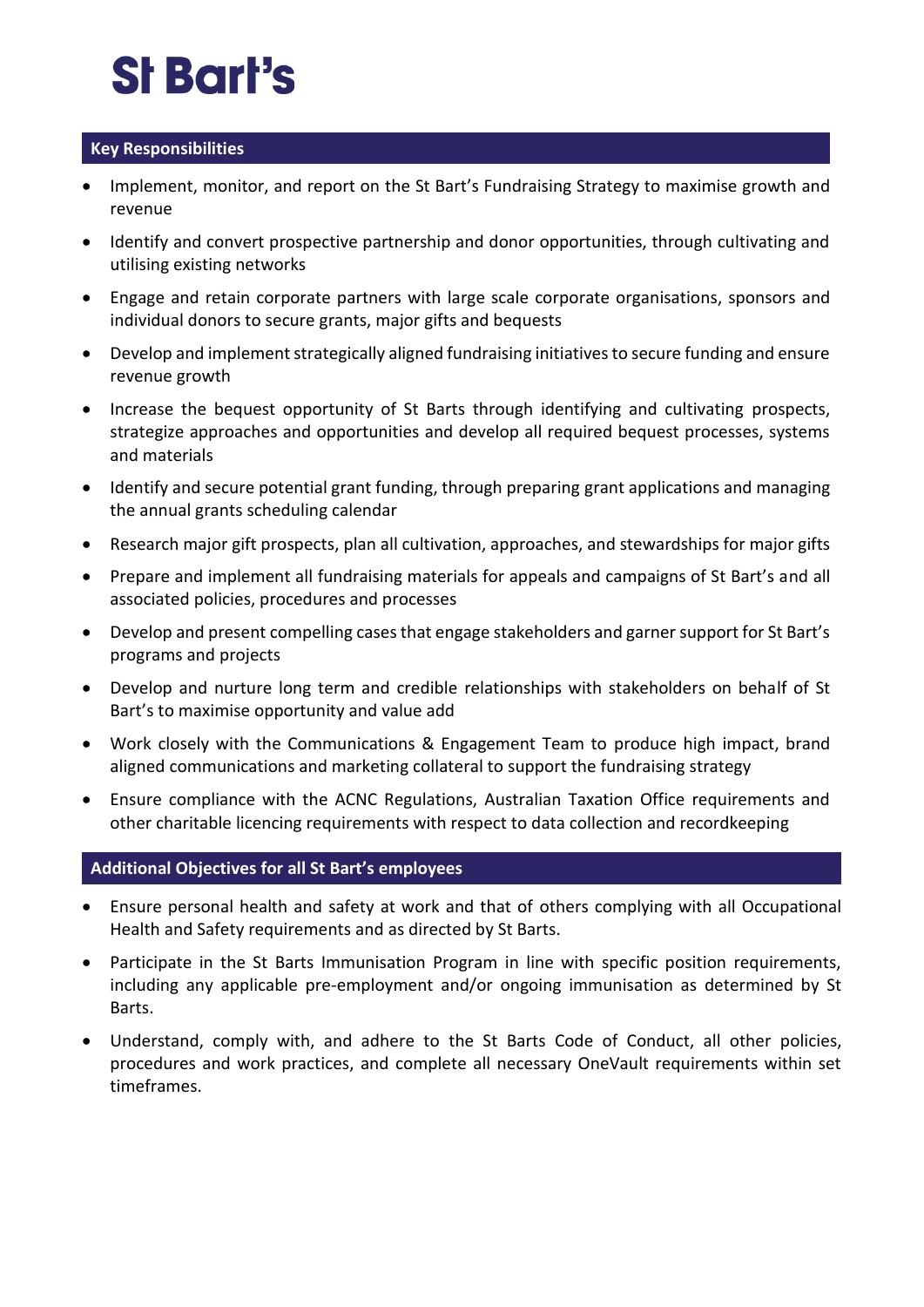# **St Bart's**

- Participate in, and contribute to, all St Barts Quality Improvement and Risk Management programs, to encourage and promote organisational performance and deliver better consumer outcomes.
- Participate in and provide support in all accreditation, compliance and national standards activities as required.
- Participate in essential and/or mandatory training annually as required and directed.
- Have collaborative working relationships with the team and internal customers, and actively contribute to all team meetings and effectiveness of the team function.
- Perform other duties as directed.

| <b>Selection Criteria</b>                                                                                                                              |           |
|--------------------------------------------------------------------------------------------------------------------------------------------------------|-----------|
| <b>Education</b>                                                                                                                                       |           |
| Tertiary qualification in Communications, Commerce, Governance or similar                                                                              | Essential |
| <b>Experience</b>                                                                                                                                      |           |
| Significant demonstrated work experience relevant to the position, including<br>developing and managing large corporate partnerships                   | Essential |
| Demonstrated experience in business development within the not-for-profit<br>sector, with success in achieving fundraising targets and KPIs            | Essential |
| <b>Knowledge, Skills and Abilities</b>                                                                                                                 |           |
| Excellent interpersonal skills, with the ability to engage, effectively network<br>and positively influence major sponsors and partners                | Essential |
| Strong verbal and written communication skills, with demonstrated ability<br>to prepare exceptional submissions, presentations and to articulate value | Essential |
| Demonstrated project management skills, with the ability to effectively plan,<br>adhere to budgets and report on outcomes                              | Essential |
| Ability to work to tight deadlines, plan and schedule activities in a busy<br>environment and managing multiple activities simultaneously              | Essential |
| Working knowledge of CRM databases, systems and other processes                                                                                        | Desirable |
| <b>Other</b>                                                                                                                                           |           |
| Current satisfactory National Police Clearance obtained within the last three<br>months                                                                | Essential |
| Current WA "C" Class Drivers Licence                                                                                                                   | Essential |